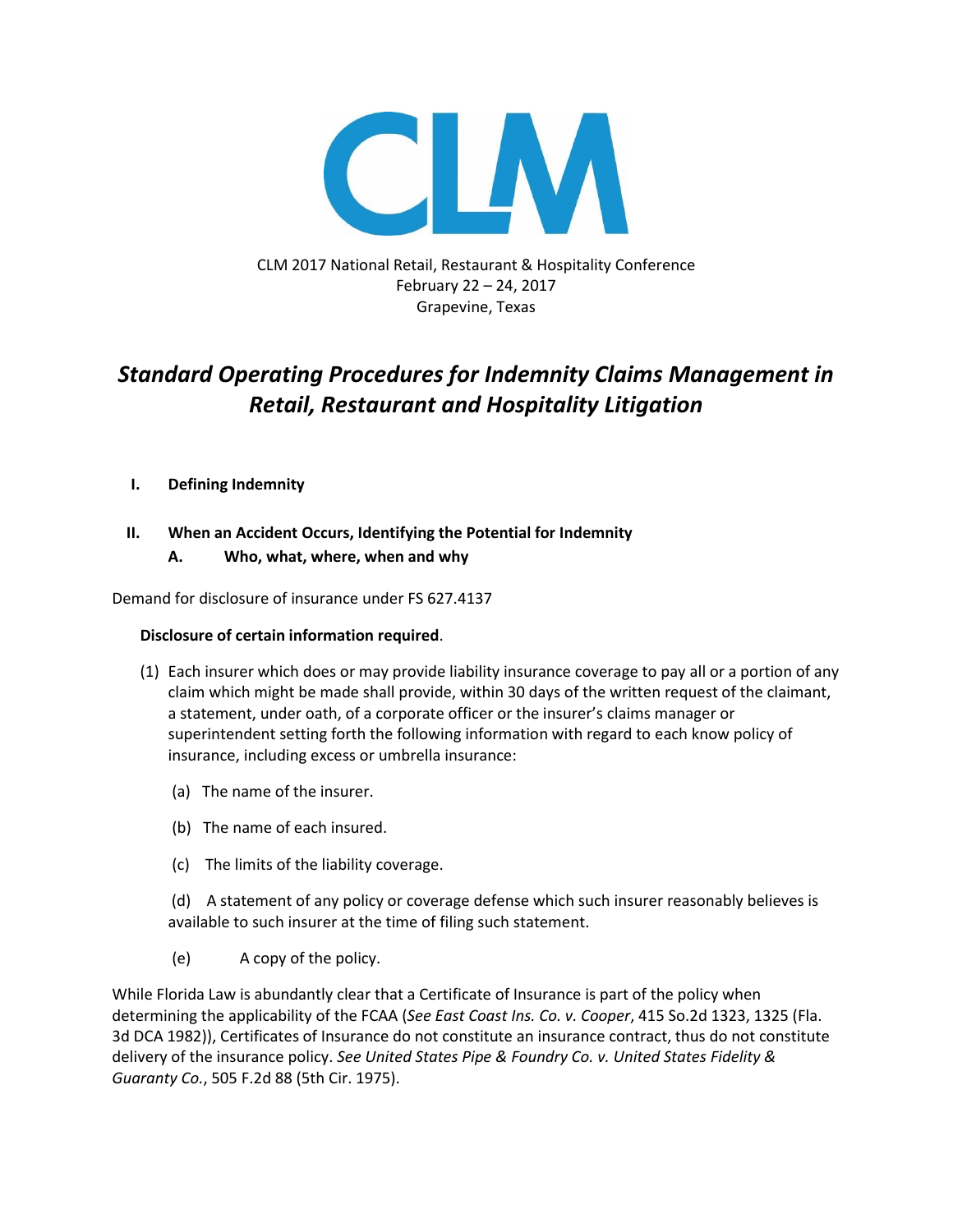# **B. When Litigation Ensues**

When looking at the third party recovery aspect we look at four potential causes of action in most states. These are common law indemnity, contractual indemnity, breach of contract and contribution. In order to be prepared to file a claim of this type, investigative work must be done prior to submitting such a claim. This includes obtaining a complete copy of the insurance policy for the third party from whom we are seeking indemnity. The standard insurance demand letter is contained within the power point presentation. Following that we must also obtain the contract between the parties and complete a full analysis of same.

- **1. Putting parties on notice**
- **2. Protecting Business Relationships & Client Communication**
- **3. Counterclaims & third party practice**

When making a demand to a third party it is important to keep in mind that the duty to defend is much broader than the duty to indemnify. The duty to defend stems in most states from a simple reading of the four corners of the complaint. In other states, extrinsic evidence such as the insurance policy or the contract between the parties would also be allowed to be looked at. If anyone needs a complete list of the states that allow extrinsic evidence versus those that don't please feel free to contact me at any time and I will be glad to send you such a list.

Unlike Florida (where neither the failure to timely report a claim, nor the breach of the duty to cooperate, gives rise to the automatic forfeiture of insurance benefits, **absent prejudice** to the insurer, *See State Farm Mut. Auto.l Ins. Co. v. Curran*, 83 So.3d 793 (Fla. 5th DCA 2011), **some** states (Such as Illinois) are "no prejudice" states, meaning if you do not timely provide notification of the claim, there will be no coverage regardless of whether or not there is/was prejudice. *See Montgomery Ward and Co. v. The Home Ins. Co., et al*, 324 Ill. App. 3d 441 (1<sup>st</sup> Ill. 2001) (Under Illinois law, a delay of even a few months in giving notice of a claim breaches the insurance policy of a matter of law, defeats coverage, and justifies the entry of summary judgment for the insurance company. An insurer does not have to prove that it was prejudiced by an insured's breach of the notice clause in a policy in order to be relieved of its duty of pay. Lack of prejudice to the insurer is a factor to be considered only where the insured has a good excuse for the late notice or where the delay was relatively brief).

# **III. Third Party Recovery**

In looking at the contract we should focus on the indemnification provisions, the insurance provisions and what duties and responsibilities lie with each party. Once we have completed an investigation of both, we would then have a complete understanding of the contractual relationship between the parties, who would have to indemnify who and under what circumstances, who has to provide insurance on behalf of the other side and for what purpose as well as knowing whether we are included on the other parties insurance policy as an additional insured. Once we have made a determination that there has been a violation of the contract we should immediately send out the demand for defense and indemnity. In sending out such a demand it is important that you place into the letter the phrase "that is an application for coverage under your policy". A portion of a defense and indemnity letter is contained within the power point presentation.

**A. Pre-Suit**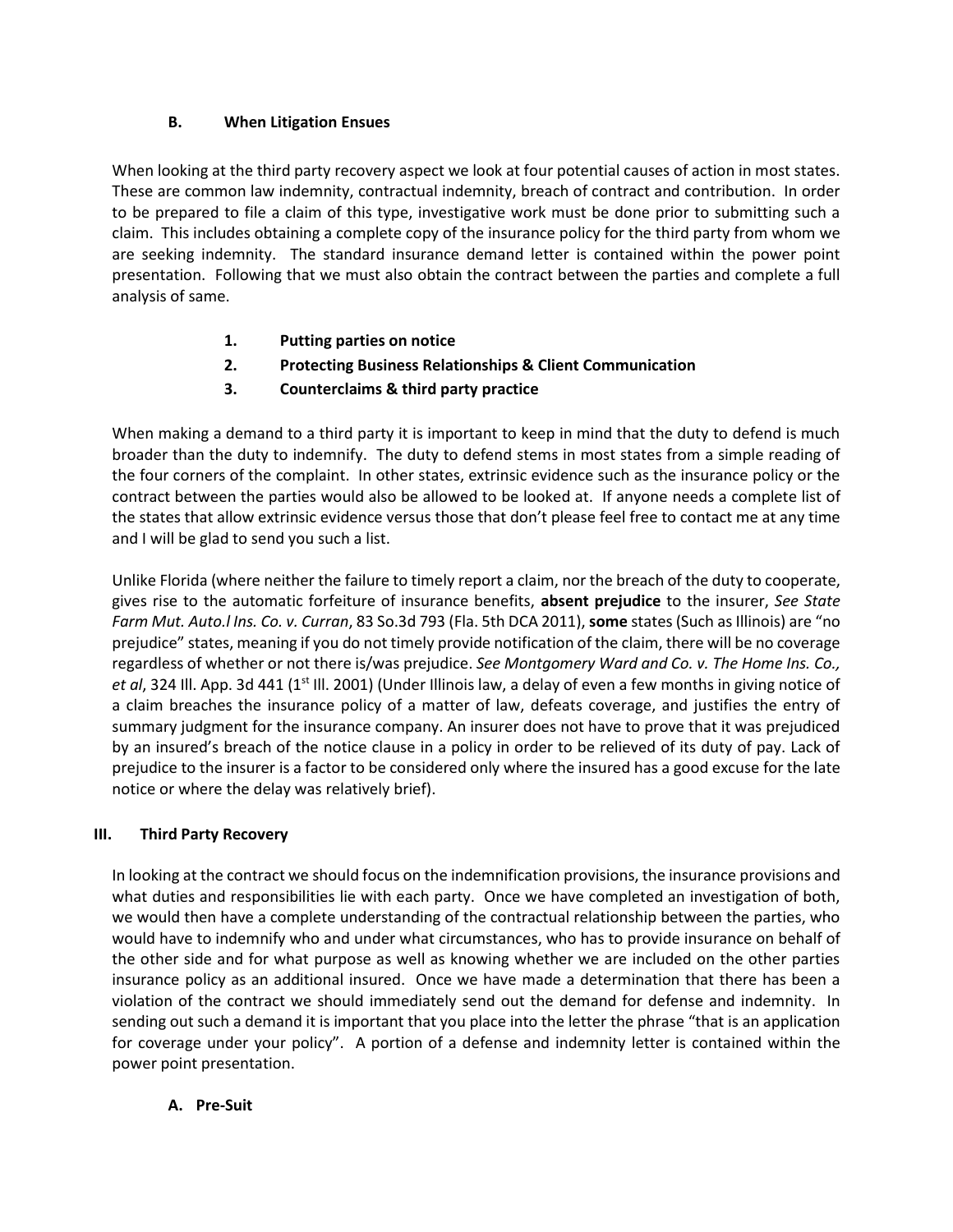## **1. No duty to defend by insurance company**

# **2. Obligation to defend (state by state discussion as outlined below) (i) states in which four corners of the complaint controls**

Alabama: Correll v. Fireman's Fund Ins. Co., 218 ala. 629, 505 So.2d 295 (1986).

Arkansas: Fox Hills Country Club, Inc. co. v. American Ins. Co., 264 Ark. 239, 570 S.W. 2d 275 (1978).

Colorado: Hecla Mining Co. v. New Hampshire Ins. Co., 811 P.2d 1083 (Colo. 1991)

Connecticut: Missionaries of the Company of Mary, Inc. v. Aetna casualty and Surety Co., 155 Conn. 104, 110, 230 A.2d 21 (1967)

Delaware: National Union fire Ins. Co. v. Rhone-Poulenc Basic Chems. Co., (1992)

Florida: Trizec Properties, Inc. v. Biltmore Constr. Co. Inc., 767 F. Supp. 962 (M.D. Fla. 1991).

Idaho: County of Kootenai v. Western Cas. & Sur. Co., 113 Idaho 908, 750 P. 2d 87 (1988).

Illinois: Employer Mut. Cos. Inc. Country Cos., 211 Ill. App. 3d 586, 156 Ill. Dec. 52, 570 N.E. 2d 528 (1991).

Kentucky: James Graham Brown Foundation, Inc. v. St. Paul Fire & Marine Ins. Co., 814 S.W. 2d 273 (1991).

Louisiana: Gregory v. Tennessee Gas Pipeline Co., 948 F.2d 203 (5<sup>th</sup> Cir. 1991).

Maine: Northland Ins. Companies v. Coconut Island Corp., 961 F. Supp. 20, 21 (D.Me 1997) (under Main law, duty to defend action against insured is determined solely by comparing allegations which have been asserted by complaint and associated pleadings against insured with specific language of insurance policy).

Maryland: Brohawn v. Transamerica Ins. Co. 276 Md. 396, 347 A.2d 842 (1975).

Massachusetts: Liberty Mut. Ins. Co. v. SCA Servs., Inc., 412 Mass 330, 588 N.E.2d 1346 (1992).

Montana: McAlear v. St. Paul Ins. Co., 158 Mont. 452, 493 P.2d 331 (1972). Nebraska: Millard Warehouse, Inc. v. Hartford Fire Ins. Co., 204 Neb. 518, 283 N.W.2d 56 (1979).

New Hampshire: White Mt. Cable Constr. Corp. v. Transamerica Ins. Co., 137 N.H. 478, 631 A.2d 907 (1993).

New Mexico: American Gen. Fire & Casualty Co. v. Progressive Casualty Co., 799 P.2d 1113 (N.M. 1990).

Nevada: Bidart v. American title Ins. Co., 103 Nev. 175, 734 P.2d 732 (1987).

North Dakota: National Farmers Union Prop. & Cas. Co. v. Kovash, 452 N.W. 2d 307(1990).

Ohio: MacLellan v. Motorists Ins. Co., 1990 Ohio App. LEXIS 2506 (Ohio Ct.) App. 1990).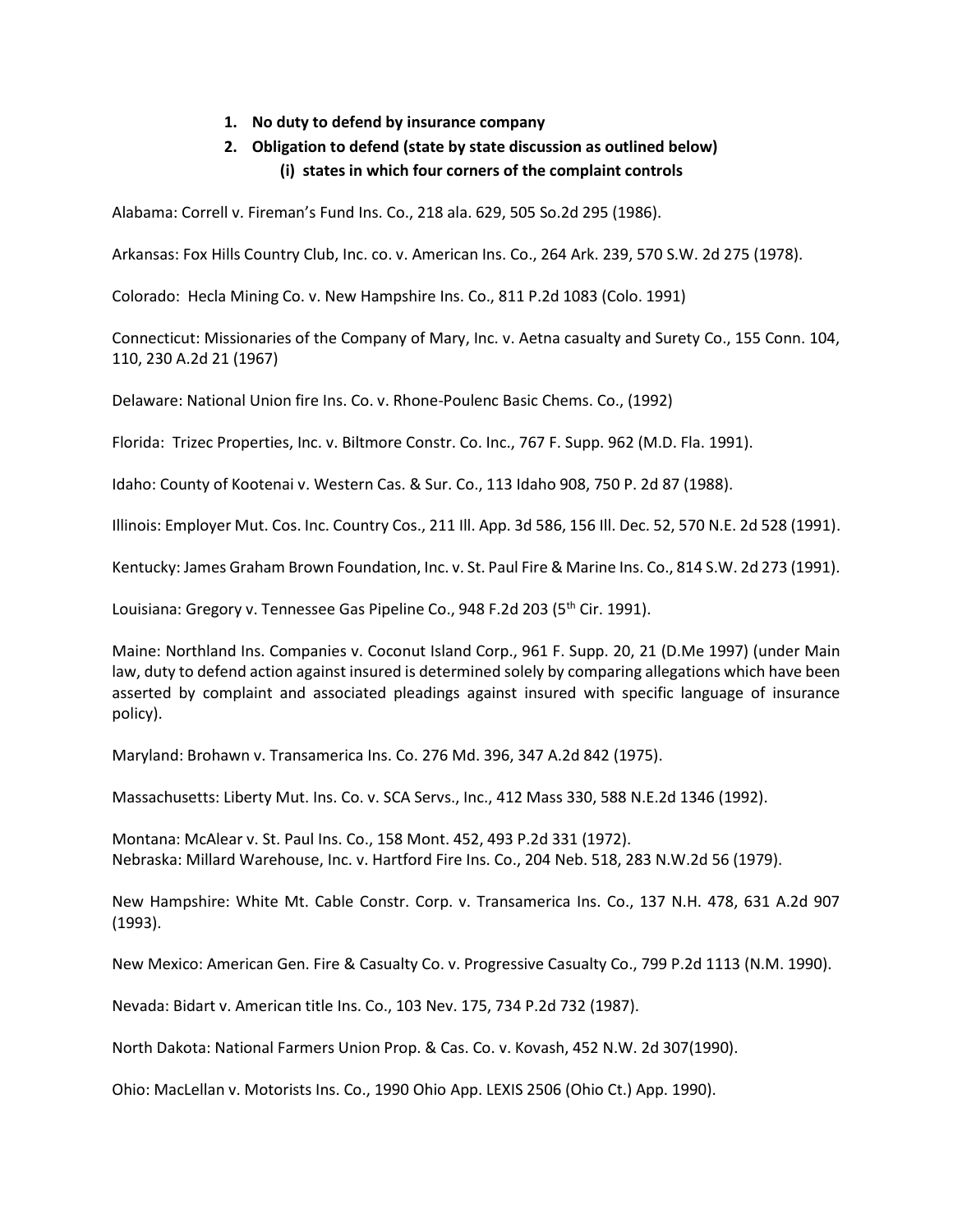Oregon: Oregon Ins. Guar. Ass'n v. Thompson, 93 Or. App. 5, 760 P.2d 860, review denied, 310 Or. 70, P.2d 104 (1990).

Pennsylvania: United Servs. Auto. Ass'n v. Elitzky, 358 Pa. Super. 362, 517 A. 2d 982 (1986) (but see below also).

Rhode Isl.: Angelone v. Union Mut. Ins. Co., 319 A.2d 397 (R.I. 1968).

South Carolina: South Carolina Med. Malpractice Liab. Ins. Joint Underwriting Ass'n v. Ferry, 291 S.C. 460, 354 S.E.2d 378 (1987).

Tennessee: graves v. Liberty Mut. Fire Ins. Co., 745 S.W. 2d 282 (1987).

Texas: Nutmeg Ins. Co. v. Pro-line Corp., 836 F. Supp. 385 (N.D. Tex. 1993).

Utah: Clayson v. Farmers Ins. Group, 242 Utah Adv. Rep. 39, 877 P.2d 1255 (1994).

Vermont: American protection Ins. Co. v. Mahan, 151 Vt. 520, 562 A.2d 462 (1989).

Virginia: Parker v. Harford Fire Ins. Co., 222 Va. 33 (1981).

West Virginia: Aetna Cas. & Sur. Co. v. Pitolo, 176 W. Va. 190, 342 S.E.2d 156 (1986).

Wyoming: Fist Wyoming Bank, N.A. v. Continental Ins. Co., 860 P.2d 1094 (1993).

#### **(ii) States Permitting Consideration of Extrinsic Evidence:**

Alaska: Alaska Pac. Assurance Co. v. Collins, 794 P.2d 936 (Alaska 1990).

Arizona: Transamerica Ins. Co. v. ACC, 778 F. Supp. 484 (D. Ariz. 1991).

California: Coregis Ins. Co. v. Camico Mut. Ins. Co., 959 F. Supp. 1213, 1219 (C.D. Cal. 1997) (In determining whether insured has the duty to defend under California law, one must first compate the allegations of the complaint with terms of the policy; then, it should be ascertained whether facts which are not alleged in the complaint, but known to the insurer at inception of the lawsuit, reveal possibility that the claim is covered by the policy).

Georgia: Tennessee Corp. v. Hartford Accident & Indem. Co., 326 F. Supp. 520 (N.D. Ga. 1971), aff'd, 463 F.2d 548 (5<sup>th</sup> Cir. 1972).

Hawaii: Standard Oil Co. v. Hawaiian Ins., 654 P.2d 1345 (Haw. 1982).

Iowa: New Hampshire Ins. Co. v. Christy, 200 N.W. 2d 834 (Iowa 1972).

Kansas: Spivey v. Safeco, 254 Kan. 237, 865 P.2d 182 (1993).

Michigan: Illinois Employers Ins. v. Dragovich, 362 N.W. 2d 767 (Mich. Ct. App. 1984).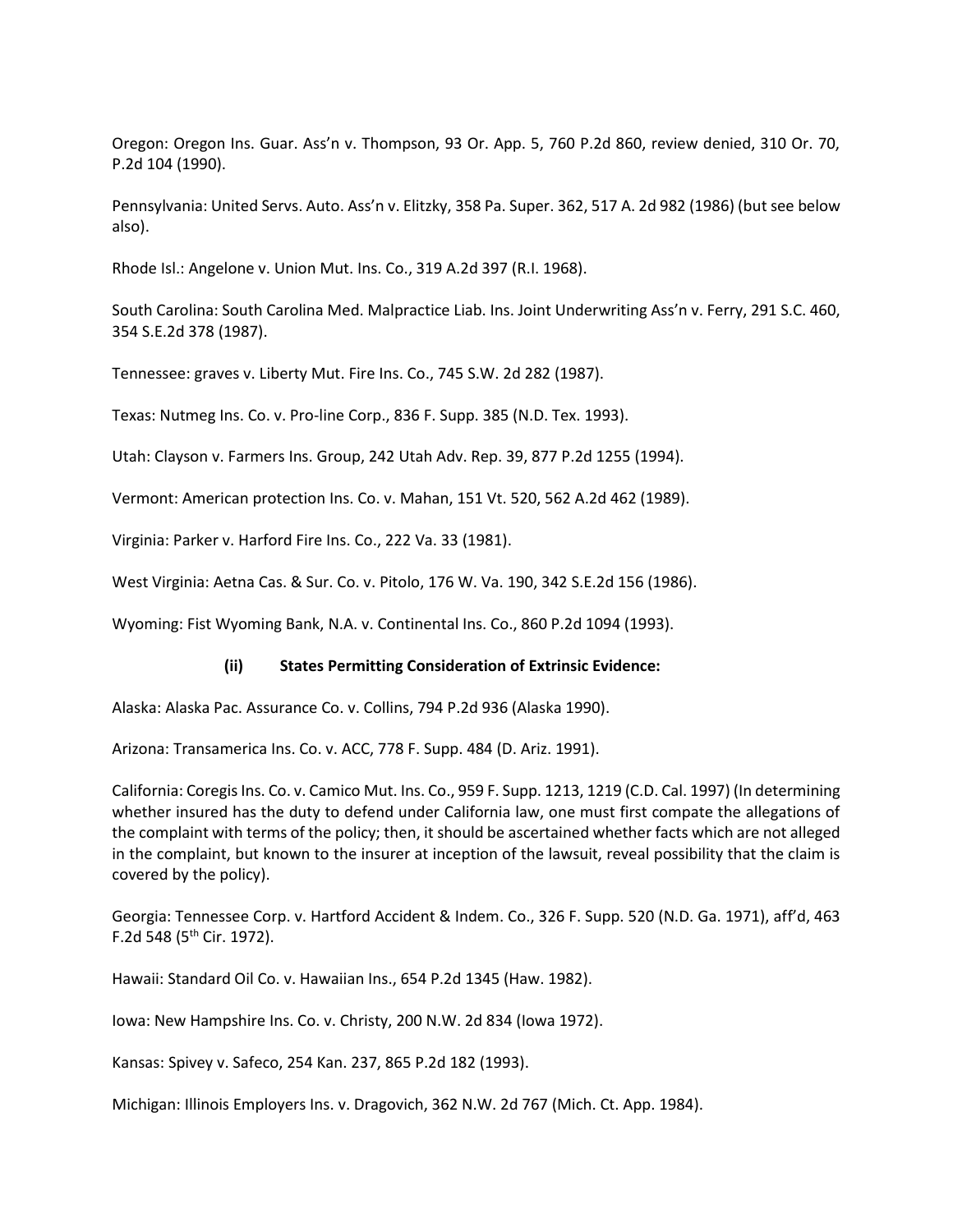Minnesota: Iown Nat'l Mut. Inc. Co. v. Universal Underwriters Inc. Co. 276 Minn. 362, 150 N.W. 2d 233 (1967).

Missouri: Aetna Casualty & Sur. Co. v. General Dynamics Corp., 783 F. Supp. 1199 (E.D. Mo. 1991).

Nebraska: Allstate Ins. Co. v. Novak, 210 Neb. 184, 313 N.W.2d 636 (1981). (This decision has been criticized).

New York: Fitzpatrick v. American Honda Motor Co., Inc., 78 N.Y. 2d 61, 571 N.Y.S.2d 672, 575 N.E.2d 90 (1991).

New Jersey: SL Indus., Inc. v. American Motorists. ins. Co., 128 N.J. 188, 607 A.2d 1266 (1992).

N. Carolina: Waste Management of Carolinas, Inc. v. Peerless Ins. Co., 315 N.C. 688, 340 S.E.2d 374 (1986).

Oklahoma: First Bank of Turley. v. Fidelity & Deposit Ins. Co., 928 P.2d 298 (1996).

Ohio: Buckeye Union Ins. Co. v. Liberty So/vents & Chem. Co., 17 Ohio App. 3d 127,477 N.E.2d 1227 (1984). (This decision has been criticized and questioned).

Oregon: Cooper v. Comn1onwealth Land Title Ins. Co., 73 Or. App. 539, 600 P.2d 1128 (1985) (still good law).

Penn: Techalloy Co. v. Reliance Ins. Co., 487 A.2d 820 (Pa. Super. Ct. 1984).

S" Dakota: Hawkeye-Security. lns. Co. v. Clifford, 366 N.W.2d 489 (S.D. 1.985).

Washington: R.A. Hanson Co., Inc., v. Aetna Ins. Co., 26 Wash. App. 290, 612 P.2d 456 (1980).

Wisconsin: Pfeifer v. Sentry Ins., 745 f. Supp. 1434 (E.D. Wis. 1990).

## **3. Hold Harmless**

Contracts of indemnification will be enforced only if they express an intent to indemnify against the indemnitee's own wrongful acts in clear and unequivocal terms. **Etiole Int'l, N.V. v. Miami Elevator Co., 573 So. 2d 921 (Fla. 3d DCA 1990);** *See also [Charles Poe Masonry, Inc. v. Spring Lock Scaffolding Rental](https://www.lexis.com/research/buttonTFLink?_m=8de0cb4f635de18629a2925e9091ab35&_xfercite=%3ccite%20cc=%22USA%22%3e%3c!%5bCDATA%5b573%20So.%202d%20921%5d%5d%3e%3c/cite%3e&_butType=3&_butStat=2&_butNum=3&_butInline=1&_butinfo=%3ccite%20cc=%22USA%22%3e%3c!%5bCDATA%5b374%20So.%202d%20487%5d%5d%3e%3c/cite%3e&_fmtstr=FULL&docnum=2&_startdoc=1&wchp=dGLbVzV-zSkAW&_md5=6f92d969c78f1b87134b1c6890affd3e)  [Equip. Co.](https://www.lexis.com/research/buttonTFLink?_m=8de0cb4f635de18629a2925e9091ab35&_xfercite=%3ccite%20cc=%22USA%22%3e%3c!%5bCDATA%5b573%20So.%202d%20921%5d%5d%3e%3c/cite%3e&_butType=3&_butStat=2&_butNum=3&_butInline=1&_butinfo=%3ccite%20cc=%22USA%22%3e%3c!%5bCDATA%5b374%20So.%202d%20487%5d%5d%3e%3c/cite%3e&_fmtstr=FULL&docnum=2&_startdoc=1&wchp=dGLbVzV-zSkAW&_md5=6f92d969c78f1b87134b1c6890affd3e)*[, 374 So.2d 487 \(Fla. 1979\).](https://www.lexis.com/research/buttonTFLink?_m=8de0cb4f635de18629a2925e9091ab35&_xfercite=%3ccite%20cc=%22USA%22%3e%3c!%5bCDATA%5b573%20So.%202d%20921%5d%5d%3e%3c/cite%3e&_butType=3&_butStat=2&_butNum=3&_butInline=1&_butinfo=%3ccite%20cc=%22USA%22%3e%3c!%5bCDATA%5b374%20So.%202d%20487%5d%5d%3e%3c/cite%3e&_fmtstr=FULL&docnum=2&_startdoc=1&wchp=dGLbVzV-zSkAW&_md5=6f92d969c78f1b87134b1c6890affd3e)

## **B. Suit**

- **1. Complaint**
- **2. Extrinsic Evidence**
- **3. Determine Duty**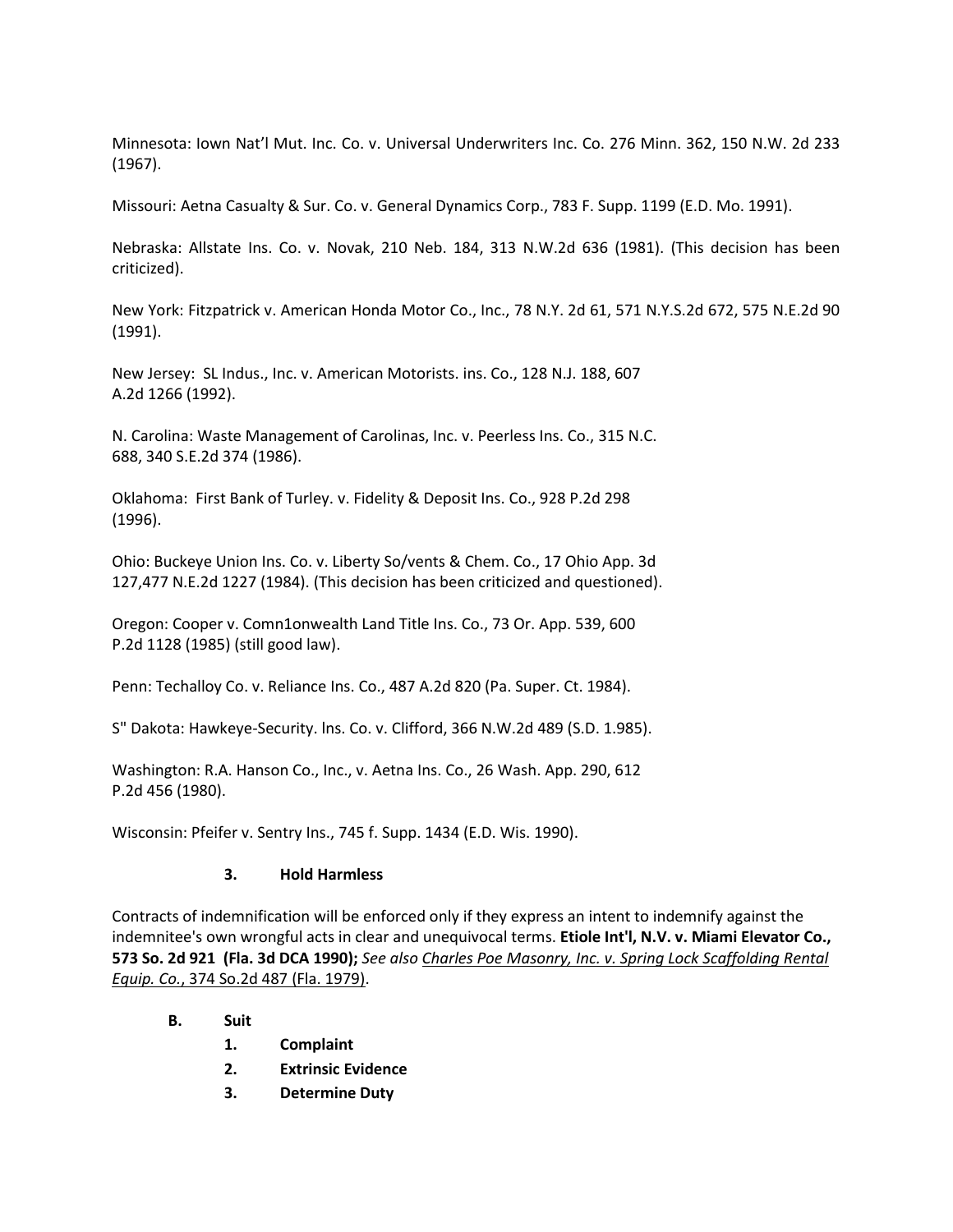The causes of action that exist following a loss where another party is at fault in whole or in part but we have been sued as defendant. The first is common law indemnity. Common law indemnity is the hardest of the causes of action to prove. In order to prove common law indemnity, we must show that we are "wholly without fault". Our liability must be derivative, technical, vicarious or constructive in nature. If we are even one percent actively negligent then common law indemnity would usually fail.

The second cause of action is for contractual indemnity. This is based upon the wording of the agreement between the parties. In most cases contractual indemnity does not cover a party for its own negligence. It covers a party for liability which would typically be vicarious to them or which has been assumed in an agreement. It does not typically cover your own negligence. However, some indemnity provisions do cover you for your own negligence. In seeing such a provision it is imperative that you look at the most common interpretation of the law in your state as it is changing constantly. Florida has just loosened the standard to allow indemnification for your own negligence when the agreement itself is clear and unequivocal.

The most important cause of action is that for breach of contract. This is because you are not required to be wholly without fault like you are in a contractual or common law indemnity claim. However, most agreements do contain an attorney's fee provision so you are protecting your client by filing this. It is very simple to go through the contract and compile a laundry list for the things that were not done by the other side. Hopefully, there will be provisions within the contract or the agreement with our partners that require them to provide us insurance or to defend, indemnify or hold us harmless. There are also specific requirements for what they are to do on the job and finding the deficits and alleging them in the complaint if key to trigger coverage.

The last cause of action is contribution. In Florida this has been virtually eliminated however, many states still allow it and there are a few exceptions to it in Florida. Contribution is simply a pro-rata distribution of fault amongst the parties. This cause of action should be included in each and every third party recovery action as should the three above claims. In addition to this there are other causes of action that could be filed depending on your state. These could include implied indemnity, subrogation and equitable subrogation.

- **C. Post-Suit**
	- **1. Secure Release**
	- **2. Submit Subrogation Demand**
	- **3. Obtain Contracts, Vendor Agreements, Leases**
	- **4. Review insurance provisions, indemnity provisions, and insurance policies**
	- **5. Evaluate need for breach of contract vs declaratory judgment action**
- **D. Coverage issues**
	- **1. Additional insured vs named insured**
	- **2. Endorsements and completed defense**
- **E. How to Win**
	- **1. Vendors breaching agreement**
	- **2. Additional Insured status**
	- **3. PIT Insured v. Insurance**